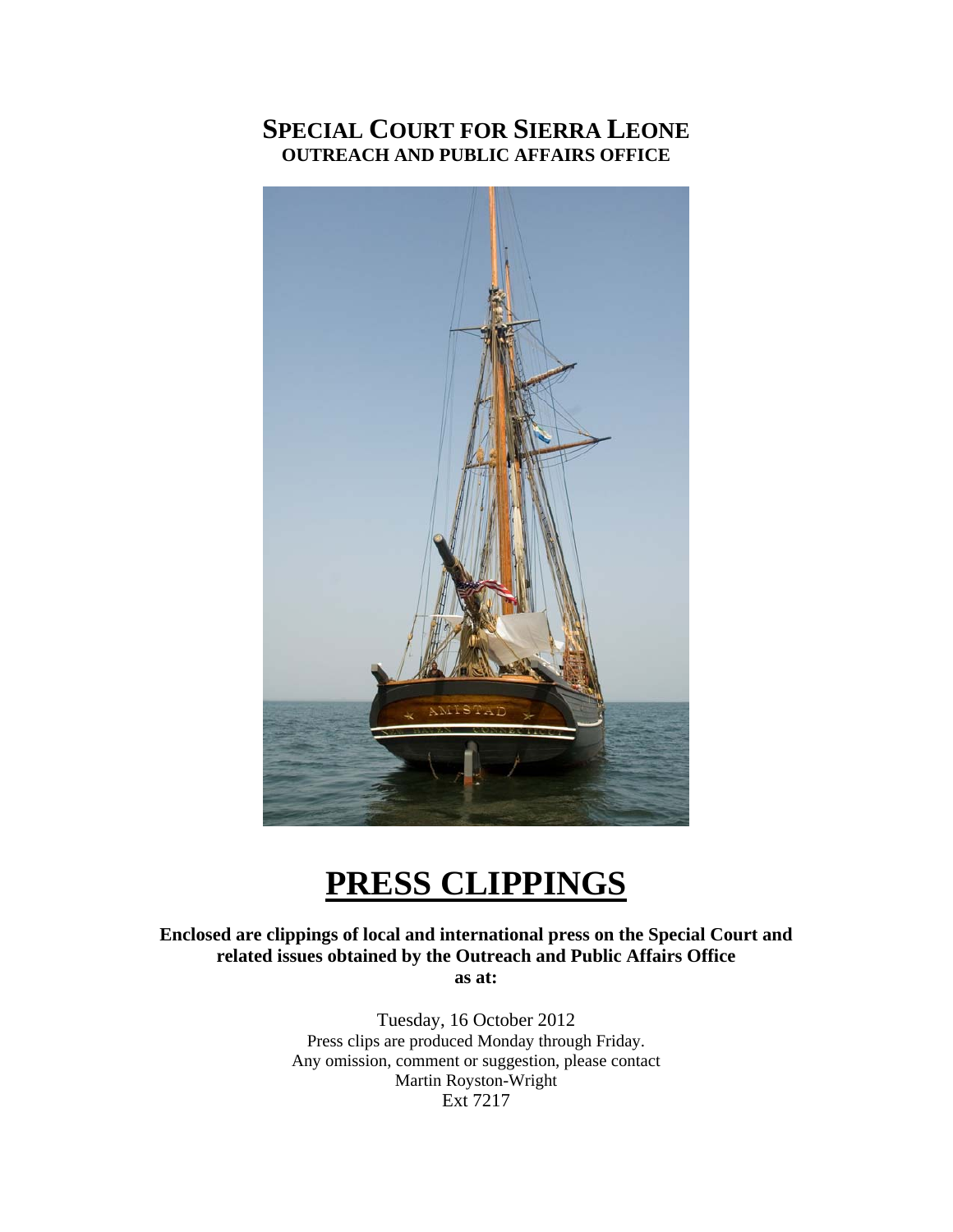| <b>Local News</b>                                                                 |              |
|-----------------------------------------------------------------------------------|--------------|
| Four Sentenced for Interference in the Administration of Justice / Standard Times | Page 3       |
| <b>International News</b>                                                         |              |
| UN Women Hails Historic Work Done by Special Court / UN Women                     | Page 4       |
| Taylor's Case - More Questions Than Answers / The New Republic Liberia            | Pages $5-11$ |
| Making Reparations Work in Congo / Institute for War and Peace Reporting          | Pages 12-15  |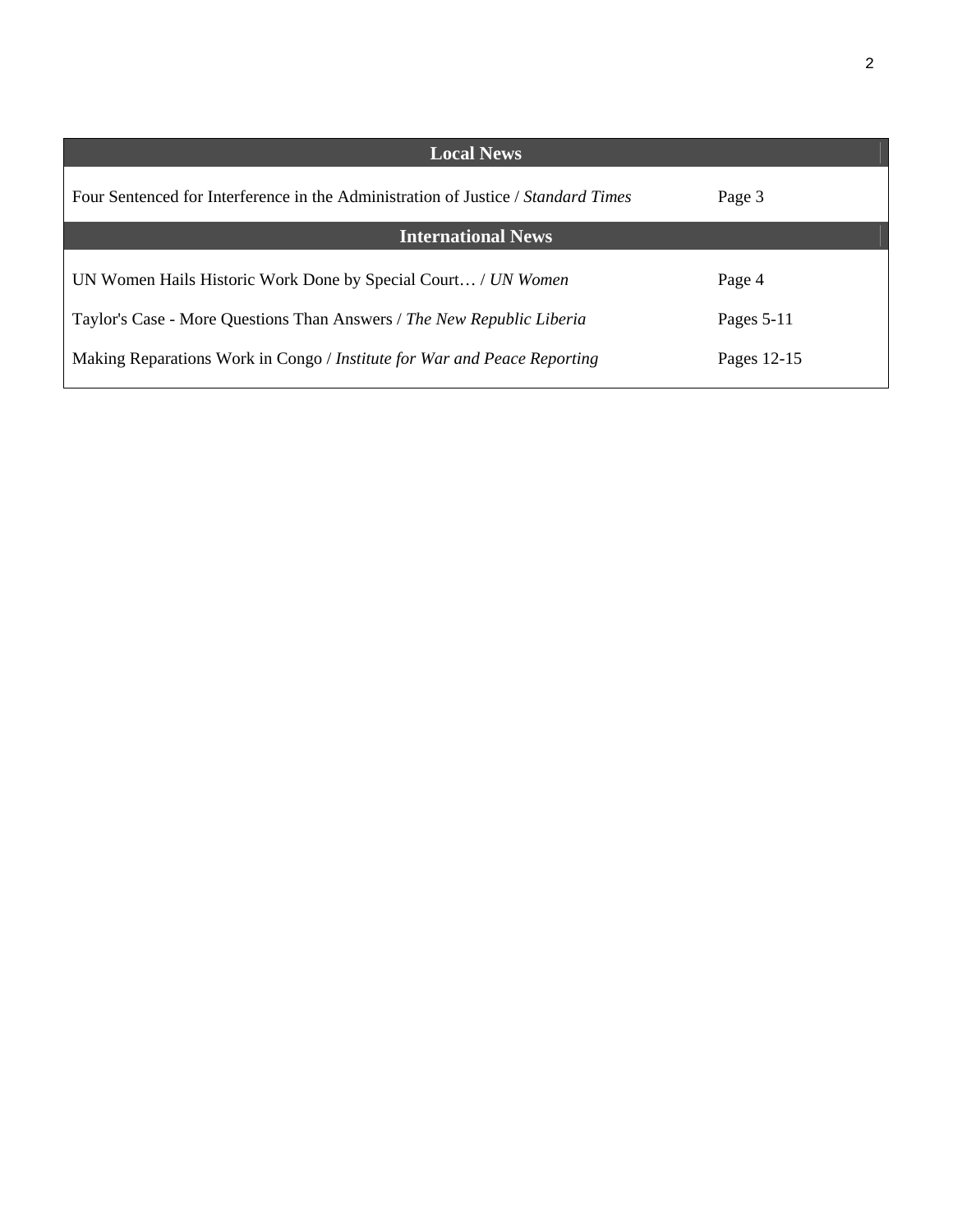#### Standard Times Tuesday, 16 October 2012

# **Four Sentenced for Interference** in the Administration of Justice

our persons convicted last month of con tempt for interfering with the adminis tration of justice at the Special Court were sentenced today to terms of imprisonment ranging from 18 months to two years.

Ibrahim Bazzy Kamara and Santigie Borbor Kanu (aka "Five-Five"), who were each victed on two counts of interfering with the administration of justice, were sentenced to prison sentences of two years on each count. Justice Teresa Doherty reduced their sentences by two weeks in consideration of their changed conditions of detention during the trial. The contempt convictions will be served concurrently, meaning they will each serve a total of one year and fifty weeks, in addition to the sentences they are currently serving at Mpanga Prison in Rwanda on convictions for war crimes and crimes against humanity.

Kamara was convicted on September 25 for attempting to induce a witness to recant (to state that he testified falsely) testimony given before the Special Court, and for disclosing the identity of a protected witness. Kanu was convicted of offering a bribe to a witness, and for otherwise attempting to induce a witness to recant testimony given in Special Court proceedings.

Hassan Papa Bangura (aka "Bomblast) was sentenced to two 18-month prison terms for his convictions on two counts of offering a bribe to a witness, and of otherwise attempting to induce a witness to recant testimony given before the court. The two sentences will run concurrent.

Samuel Kargbo (aka "Sammy Ragga") received two 18-month suspended sentences, meaning that he will serve no jail time as long as he remains of good behaviour for the next two years. Kargbo pleaded guilty at his initial appearance in July 2011 to offering a bribe to a witness and of otherwise attempting to induce a witness to recant his testimony. He subsequently testified for the prosecution.

During the four-month trial, the court held proceedings at the SCSL courthouse in Freetown and in an ICTR courtroom in Kigali, Rwanda. Bangura and Kargbo participated in their trial in Freetown, and Kamara and Kanu participated in Rwanda. The two courtrooms were connected by VTC video link.



Under the Special Court Rules which were in effect at the time the offences were committed, the court could have imposed a maximum sentence of seven years imprisonment, a fine of two million Leones (approximately \$500), or both

The Special Court is an independent tribunal established jointly by the United Nations. and the Government of Sierra Leone. It is mandated to bring to justice those who bear the greatest responsibility for atrocities committed in Sierra Leone after 30 November 1996.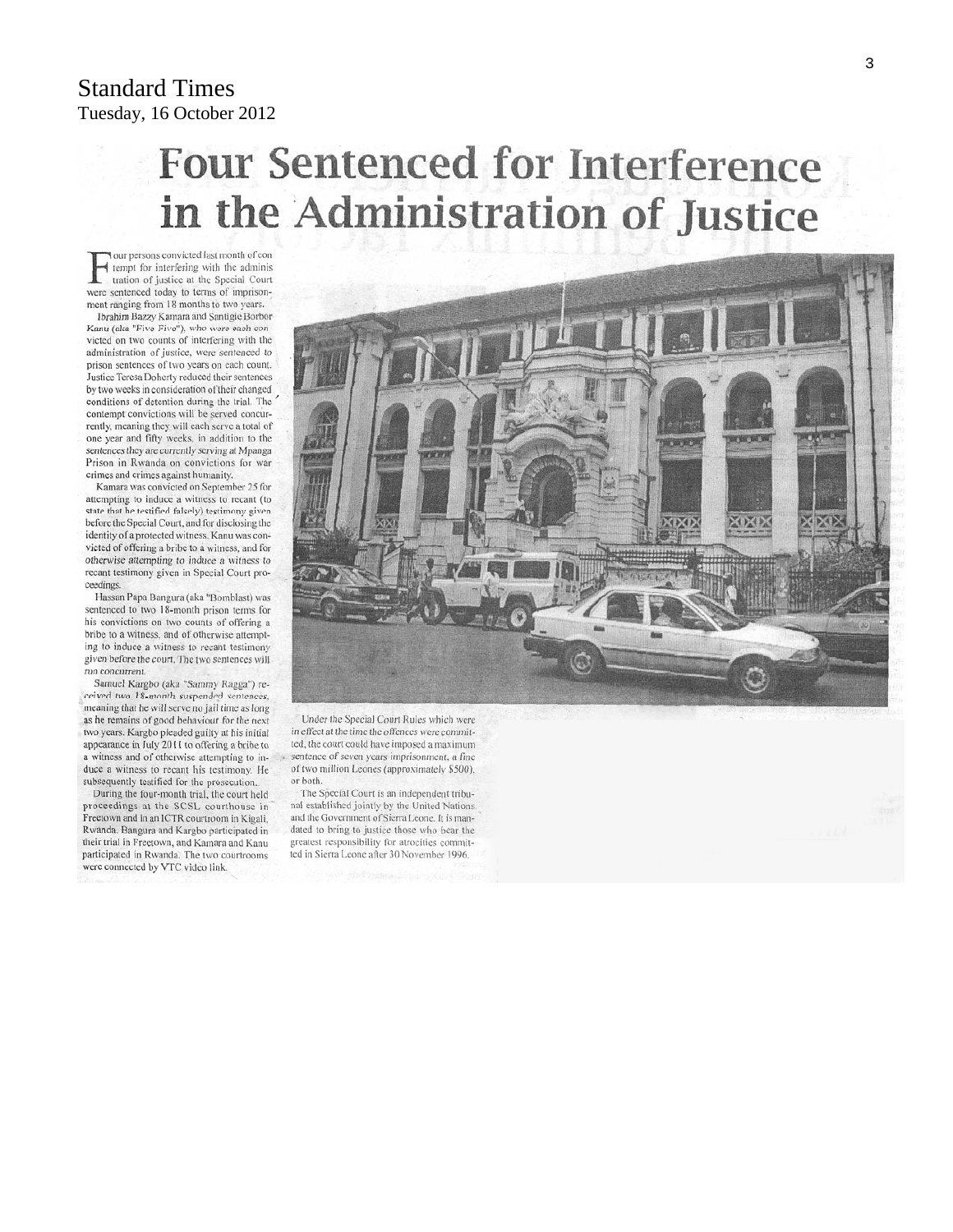UN Women Tuesday, 9 October 2012 Press Release

#### **UN Women hails historic work done by Special Court for Sierra Leone strengthening women's access to justice**

Calls for continued international support for international courts to complete mandates and document lessons learned

United Nations, New York—Today the leadership of the Special Court for Sierra Leone addressed the United Nations Security Council and briefed them on the progress made and the challenges that remain for ensuring justice in the country.

The work of the Special Court for Sierra Leone represents a critical landmark for international justice in prosecuting sexual and gender-based crimes committed during conflicts. The jurisprudence of the Special Court for Sierra Leone played an essential role in advancing the recognition in law for such crimes. The Revolutionary United Front trial judgment represented, for instance, the first-ever international convictions of forced marriage as a crime against humanity.

The Special Court of Sierra Leone is currently completing the trial phase of its mandate, with operational funding secured only through the end of November. UN Women has repeatedly called for support to international courts and tribunals to allow them to complete their mandates and consolidate the gains made in the course of their work as regards to gender justice. UN Women highlights the importance of documenting and sharing the lessons learned on the prosecution of gender-based crimes and innovative aspects to strengthen access to justice for women, such as the important outreach work done by the Special Court for Sierra Leone.

In Sierra Leone, UN Women has supported women's access to justice domestically to complement the efforts of the Special Court. UN Women also supported the Truth and Reconciliation Commission and programmes to support women testifying as well as a reparations programme for survivors of sexual violence.

"War harms women in multiple ways. From mass rapes to mass displacements, women are on the frontlines of conflict and they are demanding justice. This includes effective prosecutions of war crimes and adequate redress for women. The Special Court for Sierra Leone has served justice and contributed to peace consolidation and reconciliation within a country destroyed by a devastating civil war," said Executive Director UN Women, Michelle Bachelet. "It is now essential that the Court be given the means to complete its mandate and to document and share lessons learned in strengthening women's access to justice."

The women leaders at the helm of the Special Court are President of the Court Justice Shireen Avis Fisher, Prosecutor Brenda Hollis, Chief Defender Claire Carlton-Hanciles and Registrar Binta Mansaray. Their leadership furthers the mandate of the ground-breaking Security Council Resolution 1325 which calls for an increase in the number of women in all areas of post-conflict recovery, including judicial processes. The leadership of the Special Court is historic, with all of its four Principals being women—a first in the history of international tribunals.

A press conference will be held on Tuesday 9 October at 2 pm EDT in the Dag Hammarskjöld Library Auditorium with Under-Secretary-General and Executive Director of UN Women Michelle Bachelet, President of the Special Court for Sierra Leone Justice Shireen Avis Fisher, Registrar of the Special Court for Sierra Leone Binta Mansaray, and Ambassador of Guatemala to the United Nations, Gert Rosenthal, as Guatemala holds Presidency of the Security Council in October. The press conference will be webcast live at www.unwomen.org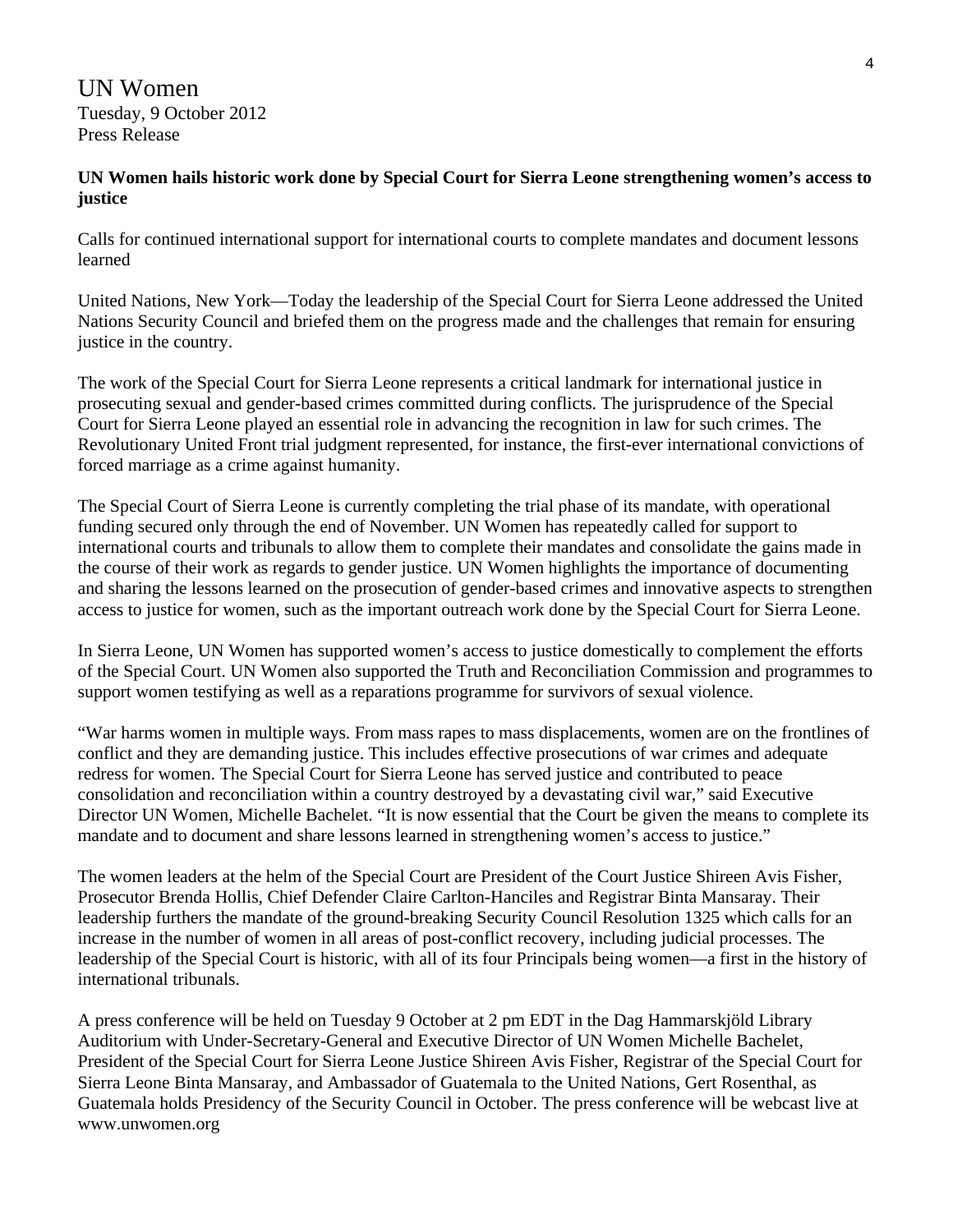#### The New Republic Liberia Friday, 12 October 2012

#### **Taylor's Case - More Questions Than Answers, As Legal Expert Wants an Independent Commission Set Up**

Chambers of the UN-backed Special Court for Sierra Leone, few days after his "controversial guilty verdict." Controversial because it was without opposition as Alternate Judge El Hadj Malick Sow issued his own "dissenting opinion," which brings the integrity of the verdict and the entire trial into disrepute. With seemingly less substantial effort on the party of Trial Chambers ll to address Sow's concerns, the need for an Independent Commission is being stressed. The New Republic lifts a legal expert's contention in which he raises more questions that beg answers.

A professor of law is proposing the setting up of an Independent Commission by the UN-backed Special Court for Sierra Leone which tried, convicted and sentenced former President Charles Taylor to 50 years to address allegations raised by Alternate Judge El Hadj Malick.

Charles C. Jalloh, Assistant Professor, University of Pittsburgh School of Law, Pennsylvania, U.S.A is calling for independent probe of Sow's allegation because of the way in which Trial Chamber II reacted to Sow's decision to make a public statement on Taylor's trial.

According to Mr. Jalloh, a former legal advisor to the office of the principal defender of the Special Court for Sierra Leone, the exclusion of Sow's statement from the official transcript of the hearing and recent information suggesting irregularities in the SCSL discipline process all underscore the need for greater transparency

Malick who was duty counsel to former Liberian President Charles Taylor, argued in a legal opinion that "it is time for the SCSL to establish an independent, fact-finding commission with a narrowly framed and time-limited mandate to establish the truth, or falsity, of Sow's allegation that there were no (serious) deliberations by the three judges who convicted Taylor and sentenced him to 50 years imprisonment." Read full text of article on

#### **Introduction**

On April 26, 2012, after Presiding Judge Richard Lussick read out the summary of Trial Chamber II's long-awaited verdict in the case Prosecutor v. Charles Taylor at the Special Court for Sierra Leone (SCSL), Alternate Judge El Hadj Malick Sow controversially proceeded to issue his own "dissenting opinion."

The way in which Trial Chamber II reacted to Sow's decision to make a public statement on Taylor's trial, the exclusion of Sow's statement from the official transcript of the hearing and recent information suggesting irregularities in the SCSL discipline process all underscore the need for greater transparency.

This article argues that it is time for the SCSL to establish an independent, fact-finding commission with a narrowly framed and time-limited mandate to establish the truth, or falsity, of Sow's allegation that there were no (serious) deliberations by the three judges who convicted Taylor and sentenced him to 50 years imprisonment. Such a commission could also determine the extent to which, if any, Taylor's fundamental right to a fair trial under Article 17 of the Statute of the SCSL was impacted. The proposal for an ad hoc commission would demystify what happened during deliberations and can run concurrent with Taylor's appeal. It, therefore, would not delay the conclusion of the tribunal's work.

#### **The Role of Alternate Judges in International Criminal Trials is Settled**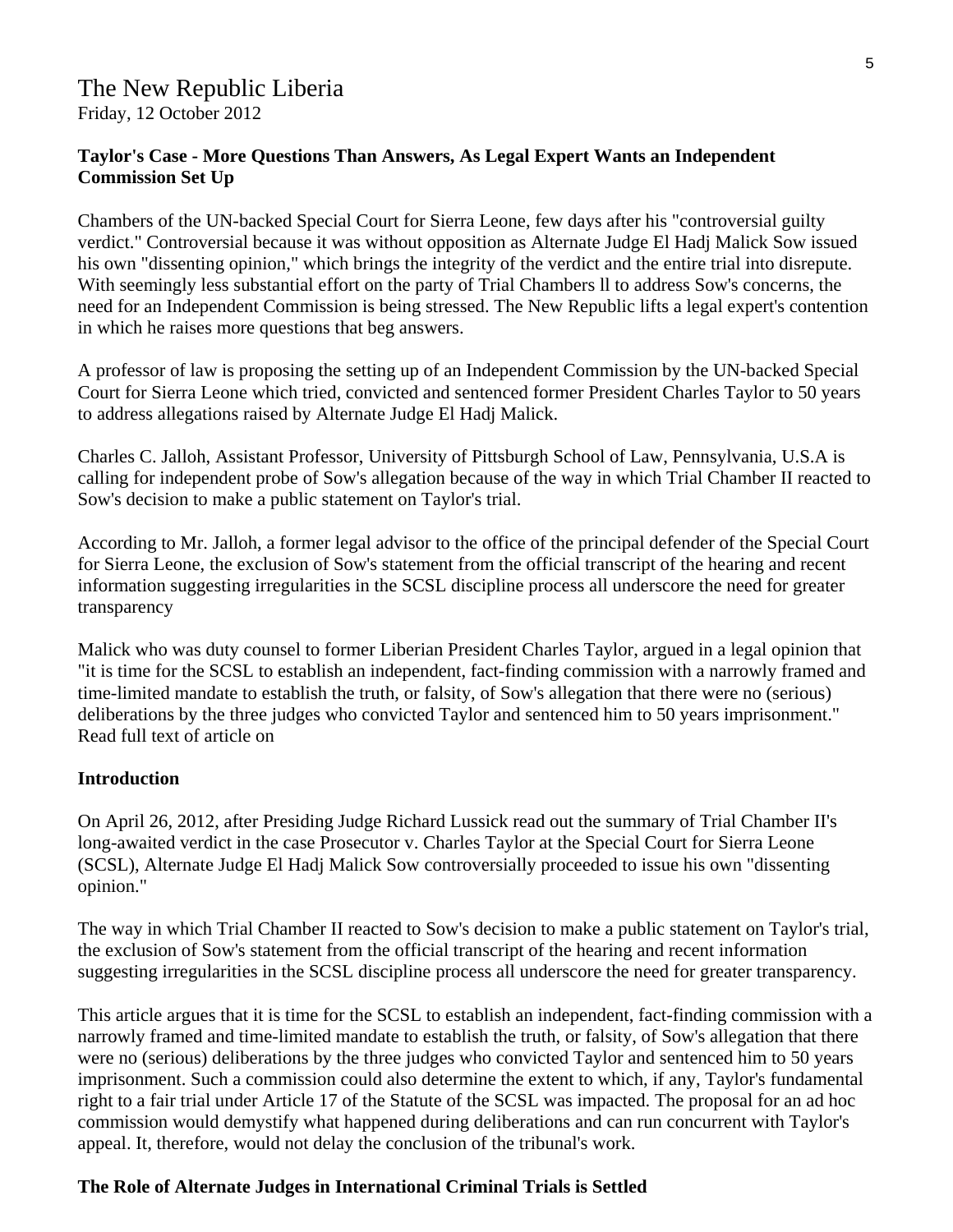In a previous article, I took up the question whether there was any legal basis for Sow to issue a "dissenting opinion" under the UN-Sierra Leone Agreement, its annexed statute and the tribunal's rules of procedure and evidence. I demonstrated that, even though the provisions guaranteed the alternate judge a right to be present for deliberations, they did not enfranchise him to vote on the outcome. Consequently, I argued that as a matter of both tribunal law and practice, Sow was not authorized to give a separate opinion, whether concurring or dissenting, on the outcome in the Taylor case. Otherwise, it would violate the SCSL statute and contradict the international criminal justice system which, to date, only provides for three professional judges to adjudicate the guilt or innocence of accused persons instead of four.

Although it follows that no legal value attaches to the conclusions of the alternate judge when the threejudge bench is regularly constituted, there appears to be some new information suggesting the need for greater transparency in the Alternate Judge Sow affair. The new information seems fundamental because, for one thing, the allegations that Sow levelled appear too grave to go unanswered. Furthermore, his decision to speak out publicly has predictably assumed a central role in Taylor's appeal. So, ignoring the issue will only serve to undermine the public perception of the fairness and credibility of that important trial and the SCSL itself.

Taking up the task of determining the veracity of Sow's allegation is one way the tribunal could reassure the accused, the victims, and the public about the integrity of its processes. It is also another way that it could curb the academic and public speculation that is bound to follow if the "black box" of deliberations in this case is not opened up for the world to see what is inside.

#### **The Court Should Publish an Official Version of Alternate Judge Sow's Statement**

The first reason why the SCSL cannot "let sleeping dogs lie" stems from two factors. Firstly, the unfortunate circumstances under which Sow made his statement. Secondly, the lack of an authoritative record of what he actually said. Taken together, the public might be left with the wrong perception that the SCSL was trying to silence him because he disagreed with the other three judges and dared to speak publicly about it. Since it is a truism that justice not only needs to be done, but also must be seen to be done, the SCSL should do everything within its power to correct any misapprehensions that may arise on this issue.

It is undisputed that Sow started to read from a prepared statement on Taylor verdict day. The other three Trial Chamber II judges (Lussick, Julia Sebutinde, and Teresa Doherty) allegedly did not know of his plans to speak. So, like everyone else, they were apparently caught off guard. Indeed, Presiding Judge Lussick adjourned the hearing, all three judges rose and everyone seemed to be ready to depart the courtroom when Sow started to speak. Through a combination of these extraordinary circumstances, and the kind of decorum we expect from an international tribunal courtroom, the whole episode came off as if the other judges walked out on a colleague while he was speaking.

The problem is that we do not know for how long Sow spoke. Rumors are circulating that his microphone was cut off. It also seems unclear whether he had finished his statement. Although some of what he said seems to have been transcribed by the SCSL stenographers, there is no record of Sow's statement in the official SCSL transcript. Presumably, this is because a hearing is typically deemed to have ended as soon as the presiding judge adjourns the proceedings. In the end, the result is that the public has no official way of verifying what Sow said.

A review of the April 26, 2012, hearing transcript confirms that all three of the regular Trial Chamber II judges, along with Alternate Judge Sow, were present. They entered the courtroom and were ready to deliver the judgment at the scheduled local time of 11:00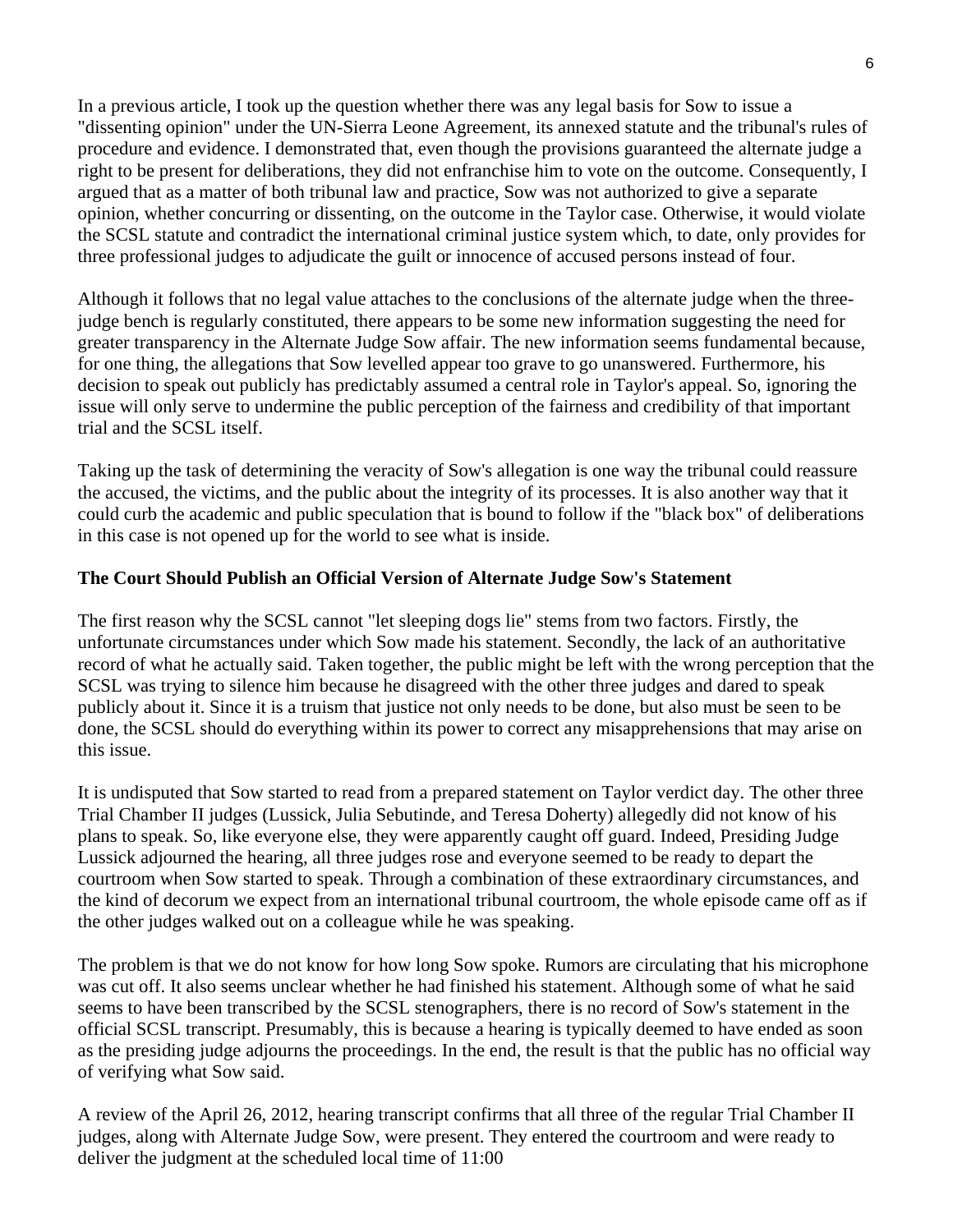After taking the customary appearances of the parties, at 11:04 a.m., Lussick started reading out the judgment summary. He only finished at 1:17 p.m., two hours and 13 minutes later. The chamber had unanimously found Taylor guilty. So, the court fixed a date for the sentencing hearing. Lussick then declared the hearing closed.

It was then that Sow started to speak. But there are now two versions of his statement. The first version can be found in the legal blogosphere, as exemplified by Professor Bill Schabas' blog:

The only moment where a Judge can express his opinion is during the deliberations or in the courtroom, and, pursuant to the Rules, when there are no serious deliberations; the only place left for me is the courtroom. I won't get -- because I think we have been sitting for too long but for me I have my dissenting opinion and I disagree with the findings and conclusions of the other Judges, because for me under any mode of liability, under any accepted standard of proof, the guilt of the accused from the evidence provided in this trial is not proved beyond reasonable doubt by the Prosecution. And my only worry is that the whole system is not consistent with all the principles we know and love, and the system is not consistent with all the values of international criminal justice, and I'm afraid the whole system is under grave danger of just losing all credibility, and I'm afraid this whole thing is headed for failure.

This statement is similar, but ultimately different from another version that has surfaced more recently in a defense filing before the SCSL Appeals Chamber. The difference lies in the first sentence of the second version which portrays what the alternate judge said as follows:

The only moment where a Judge can express his opinion is during deliberations or in the courtroom, and pursuant to the Rules, when there is no ^ deliberations, the only place left for me in the courtroom. [Emphasis added].

In contrast, the same (first) sentence in the blog version puts it this way:

The only moment where a Judge can express his opinion is during the deliberations or in the courtroom, and, pursuant to the Rules, when there are no serious deliberations, the only place left for me is the courtroom. [Emphasis added].

The substantive difference between the two versions is immediately apparent. Basically, although the mysterious character in the Defence appeal version seems intended to indicate a missing word ("serious"), if that is not the case, there is clearly a major difference in saying that there were "no deliberations" and saying that there were "no serious deliberations". Although it cannot be emphasized enough that there is no way of verifying this (which is why I call for an independent commission), if we assume for the sake of argument that the allegation is true, it would imply that Taylor's rights have been violated because it is the function of the chamber to deliberate on the evidence in his case. The regular, three-judge chamber is then obligated to render a public verdict by a majority, not unanimity, and to provide a reasoned opinion in writing. That reasoned opinion may include separate or dissenting opinions, both on issues of fact and law.

Although omitting Sow's statement from the official record seems problematic because it gives the impression that the tribunal has something to hide, there is a solid counterargument. In their September 13, 2012, decision, the SCSL Appeals Chamber ruled that the transcript was "accurate" and "transparent" given that the official hearing was formally closed when Lussick adjourned the court. It could not therefore subsequently include additional statements.

This is all probably true, in light of settled tribunal practice. But, given that the accused's fundamental rights and the legitimacy of the SCSL's processes are at stake, I beg to differ. To begin with, it is evident that the appellate judges did not concern themselves with the veracity of Sow's allegation. While in fairness the Appeals Chamber was not being asked to adjudicate the merits of that allegation, one would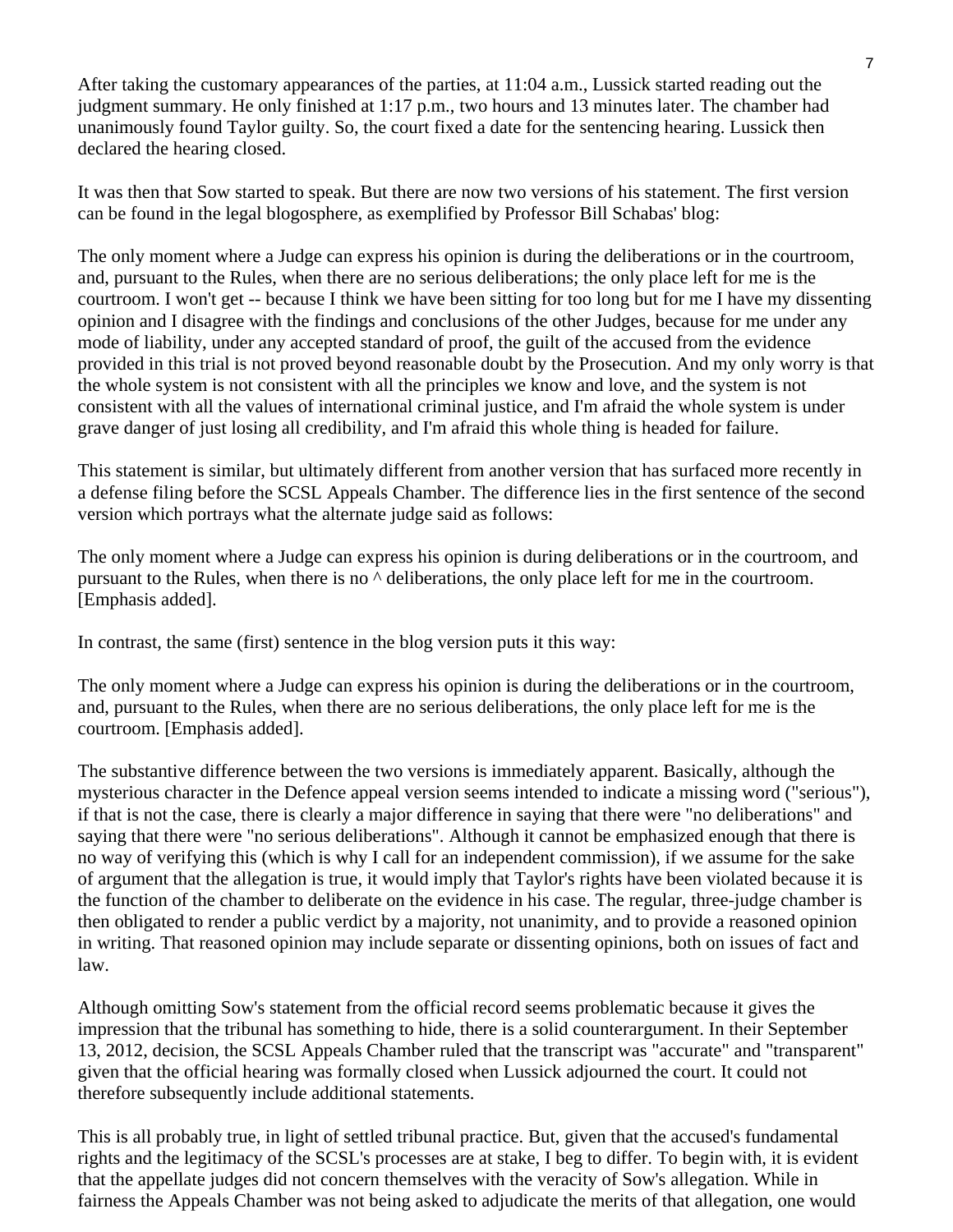have thought that the court would be cognizant of the negative public perception that the allegation entails for the outcome reached in the Taylor case. In defense of the appeals judges, one might say the issue regarding the statement had been resolved through the disciplinary process in plenary. But that would seem like a weak counter-argument because that process addressed the propriety of the alternate judge's public statement instead of the truth or falsity of its contents.

If this contention is correct, the question arises what should be done to establish whether deliberations took place or not. Despite the practical difficulties presented by this proposal - especially a financial one for the notoriously cash-strapped court - the SCSL should consider establishing an independent, ad hoc fact-finding commission comprised of respected former international tribunal judges and the public to establish the truth of what happened in chambers relative to Sow's allegation. The UN, Sierra Leone and the Management Committee of the tribunal should back this initiative.

One objection to this proposal would be the argument that such a process would infringe upon judicial independence. According to the SCSL statute, the judges are to be independent in the exercise of their functions, and are not to seek or accept instructions from any other source. Once the judges have given their reasoned opinion in writing, it is implied that they owe no additional explanation.

However, an independent fact finding commission would not undermine judicial independence. Moreover, it would not violate the SCSL statute because the commission would not seek to influence the verdict that has already been reached in Taylor's trial. The commission would solely examine the truth of the allegation relating to deliberations. In other words, its role would be for the anterior purpose of establishing whether the judges followed procedure consistent with the rights of the accused given the weighty allegation by the alternate judge, who was a close observer of that process. If they did, then it will legitimate the final outcome of the deliberations process. If they did not, then that too can be taken into account.

Besides laying this controversy to rest, under the latter scenario, any newly discovered facts could be folded into the review proceeding conducted by the Appeals Chamber during Taylor's appeal - but only if it could have been a decisive factor in the trial chamber's determination of Taylor's guilt as the SCSL statute requires. In such an instance, if the irregularities are not so fundamental as to invalidate the trial judgment, the appeals judges could exercise their sound discretion to reduce Taylor's sentence to remedy any violation of his rights that might have occurred at trial.

#### **Misgivings About the Discipline Process Used Against Alternate Judge Sow**

The first disciplinary step the Trial Chamber took was to remove Sow's name from the Taylor judgment. Sow also did not attend any subsequent hearings. These appear to be hastily adopted measures taken by the Chamber before Sow's discipline process was even completed. Under the circumstances, the judges were undoubtedly justified in taking some measures to address the matter. However, the SCSL should not leave the perception that disciplinary proceedings were initiated against Sow for political reasons, to punish him for holding different views or for the apparent infighting between him and his colleagues throughout the long trial. Most significantly, the tribunal should not leave the wrong perception that the disciplinary process which subsequently concluded Sow was "unfit" to serve as a judge was tainted because it did not comport with basic principles of natural justice.

Under Rule 15 bis of the SCSL Rules of Procedure and Evidence, an allegation that a judge is no longer fit to serve may be made to the president who may refer the matter to the Council of Judges. According to the recent appeals chamber decision, after the hearing on April 26, 2012, Lussick sent an email on behalf of Trial Chamber II to then President of the Tribunal Jon Kamanda. Kamanda treated that email as the formal complaint against Sow's alleged unfitness to serve. Kamanda exercised the option, as he is permitted, to refer the question to the Council of Judges.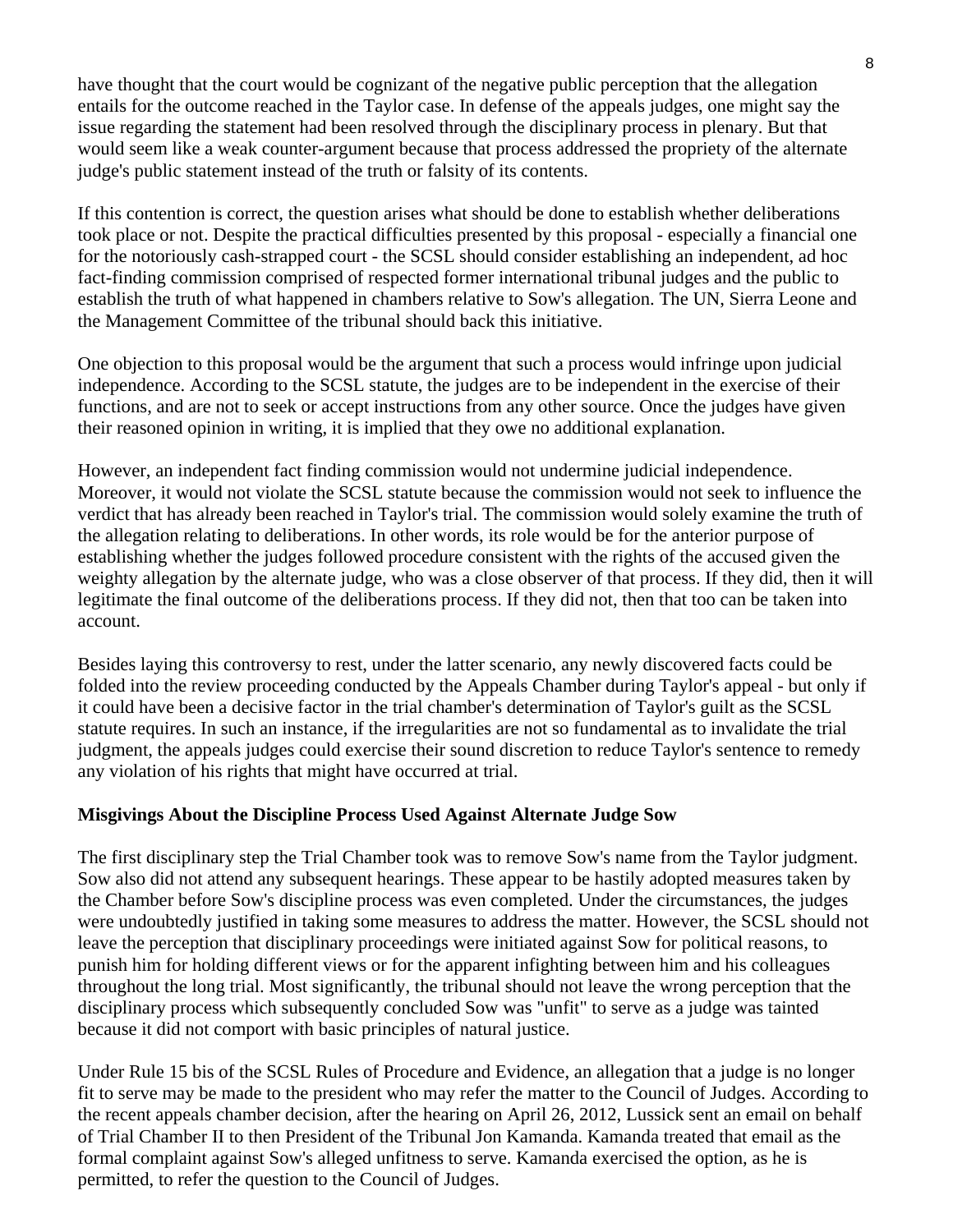Interestingly, although Rule 23(A) provides that the Council of Judges shall be comprised of the presiding judges of the Trial Chambers and the president, only one (the Taylor) trial chamber was operational at the time of the complaint against Sow. That seems important because the Council plays an initial screening role in that it first has to determine whether: (1) the allegation is of a serious nature, and (2) if there is substantial basis for the allegation. The Council then refers the issue to the Plenary of all the judges which considers the issue and, if necessary, recommends a course of action to the appointing authority.

It is implied that Sow's allegation was considered serious enough and that there was a basis for it to be passed to all the judges for consideration. But, in a single trial chamber court, if Presiding Judge Lussick did in fact participate in the president's decision to refer, that would be odd because he would effectively have been a judge in his own cause for the predicate findings of the seriousness of the allegation and the subsequent decision to refer it to the plenary. One might retort that once he filed the complaint, Lussick stepped outside of that role as a regular judge of the trial chamber and into the role of a member of the Council of Judges. That might be true and is one way to justify his wearing of two hats. By the same token, if Lussick participated in the second decision - an admittedly speculative conclusion at this stage it would seem highly problematic for the complainant judge to also participate in the decision on what do with the complaint.

Whatever the case, Rule 15 bis guarantees the judge that is challenged as unfit a right of response. The resolution from the Plenary, read into the record by Lussick on May 16, 2012, fourteen working days from the date of the complaint, implied that this protocol was followed. That is how it ought to be, and was very reassuring.

Yet, in the separate opinion of Appeals Chamber Judge George King issued two weeks ago, he revealed new information alleging procedural irregularities which led him to conclude that Sow's right to be heard had been denied. Additional information hitherto unknown to the public also emerged. Even though the record of the complaint alleging unfitness to sit had been "filed" on April 26, 2012, and the alternate judge responded to it on May 1, 2012, it appears that a further "six-page statement" was prepared by Sebutinde which purported to be the formal complaint against Sow. That document, in King's words, contained "new" and "scurrilous" allegations against Sow. If true, this is highly disappointing conduct, especially for a judge that after the Taylor verdict went on to take up a position on the bench of the International Court of Justice.

Sow was apparently not notified of this additional complaint in the Plenary. Nor did he partake in that meeting. It is uncertain whether he was even invited to attend or whether he had the option to send a legal representative to the meeting to respond to the new complaint. This is not insignificant given that King raised the alarm about the impropriety of not respecting Sow's right of response. This "perversion of justice", as King called it, led the appeals chamber judge to walk out of the Plenary. He, therefore, did not endorse the formal resolution finding Sow unfit to sit and distanced himself from the decision.

Although King's position is laudable, the new information that he has revealed has raised more questions than answers about the tribunal's private handling of the Sow affair. Even more disturbing is that King insinuated that efforts were subsequently made to erase Sebutinde's statement from the plenary record. He did not say by whom but, reading between the lines, it seems likely that Sebutinde and, worse, the other judges might have been involved. If this hunch is correct, then that too is even more troubling behavior from the bench of an international criminal tribunal.

Ultimately, there are questions about the validity of the disciplinary resolution since it appears uncertain how many judges voted in its favor, against it or abstained. It is also unclear whether the decision comports with procedural rules since the only thing the Plenary could do is recommend to the appointing authority (i.e. the UN secretary-general and the government of Sierra Leone) a course of action.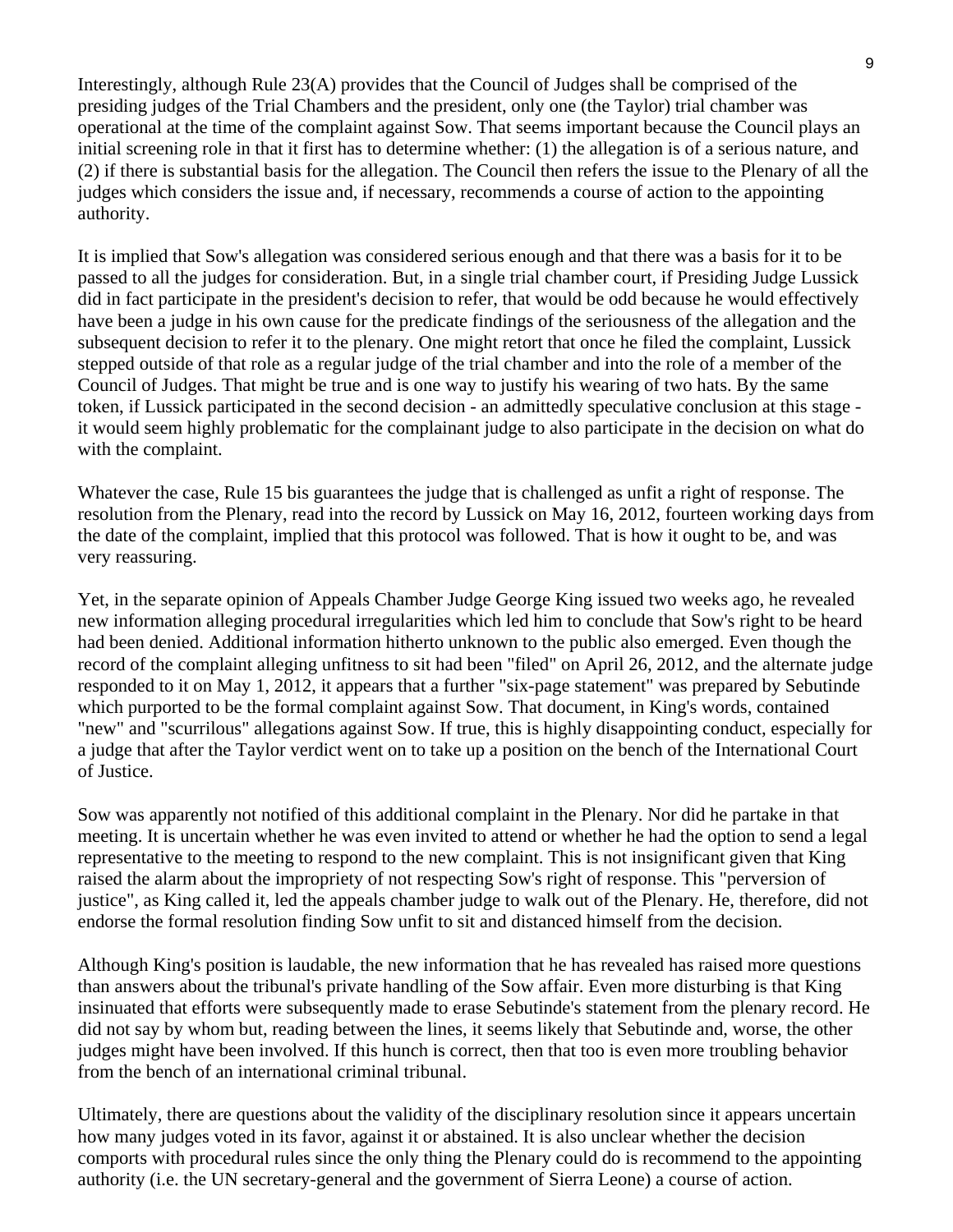In the end, it is difficult to understand how the plenary could determine he was unfit to serve as a judge and prevent him from further participating in the Taylor Trial because he spoke when he was not allowed to without first resolving the predicate factual question of whether he told the truth, which might then (retroactively) justify the making of the statement, or alternatively, that his allegation about the absence of deliberations was a simple case of sour grapes from a bitter judge who then deserved the weighty sanction of "unfit to sit" that could have effectively killed his international judicial career. In any event, the appointing authorities are free to accept or reject the plenary recommendation. Yet, we do not have any information in the public domain confirming the UN and Sierra Leone adopted their view that Sow was unfit and should therefore be removed.

#### **Conclusion**

Unfortunately, this type of controversy is not new to international criminal law. At the International Military Tribunal for the Far East (IMTFE) in the aftermath of World War II, an early agreement to refrain from dissents in the final judgment fell apart before the proceedings even concluded. The result was that although the IMTFE charter did not formally provide for separate opinions by the judges as modern tribunals do, there were two dissents from Judges Radhabinod Pal and Henri Bernard and a partial dissent by Judge Bernard Roling.

The most famous dissent was Pal's. He not only disagreed with his colleagues on the law, but also on the facts, based upon which he would have acquitted the 25 accused on all of the charges. According to Neil Boister and Robert Cryer: "Pal countered the majority's factual perspective by providing a colossal factual recapitulation of his own but drawing entirely contradictory inferences, specifically that there was at no time a conspiracy amongst Japanese leaders to commit aggression." (See Documents on the Tokyo International Military Tribunal: Charter, Indictment and Judgements at lxxx).

Similarly, Bernard issued a dissenting opinion from the majority explaining that he was doing so "both on questions of law and fact" as it was necessary "in fairness to the Accused" and to clarify the extent to which his view differed from that of the majority. (See Dissenting Judgment of the Member from France, ibid., at p. 664). Also, while Roling's partial dissent endorsed the majority judgment's restatement of Japan's factual history, he still found it "necessary to dissent on some issues, where a different interpretation should be given to the facts laid before the Tribunal" although he did this "only where it might have direct bearing on the question of criminal liability" under the Charter. (See Opinion of the Member for the Netherlands, ibid., at 709).

In other words, although the Taylor verdict controversy differs in involving a non-voting alternate instead of regular voting judges like those at the IMTFE, history teaches that the SCSL is not unique. Indeed, contrary to the suggestions of some commentators, the SCSL is in good company with the International Criminal Tribunal for the Former Yugoslavia where also regular (not alternate) judges have been known to dissent wholly or partially on factual or legal findings from their judicial colleagues during trial judgments in cases such as Simic and Galic.

As the tribunal considers this unique proposal for the establishment of an admittedly unprecedented, factfinding commission to shed light on the veracity of Sow's allegation, it seems befitting to conclude with a quote from Pal, who in his voluminous dissenting opinion said the following of the IMTFE that could just as well be said about the SCSL and the verdict in Taylor's case: "As a judicial tribunal, we cannot behave in any manner which may justify the feeling that the setting up of the tribunal was only for the attainment of an objective which was essentially political, though cloaked by a judicial appearance."

If the SCSL does not act creatively to address what Trial Chamber II itself characterized as an "extraordinary situation" by showing the world that it has nothing to hide, history will be forced to judge it. However, history might be more generous to it than the IMTFE if the SCSL established transparency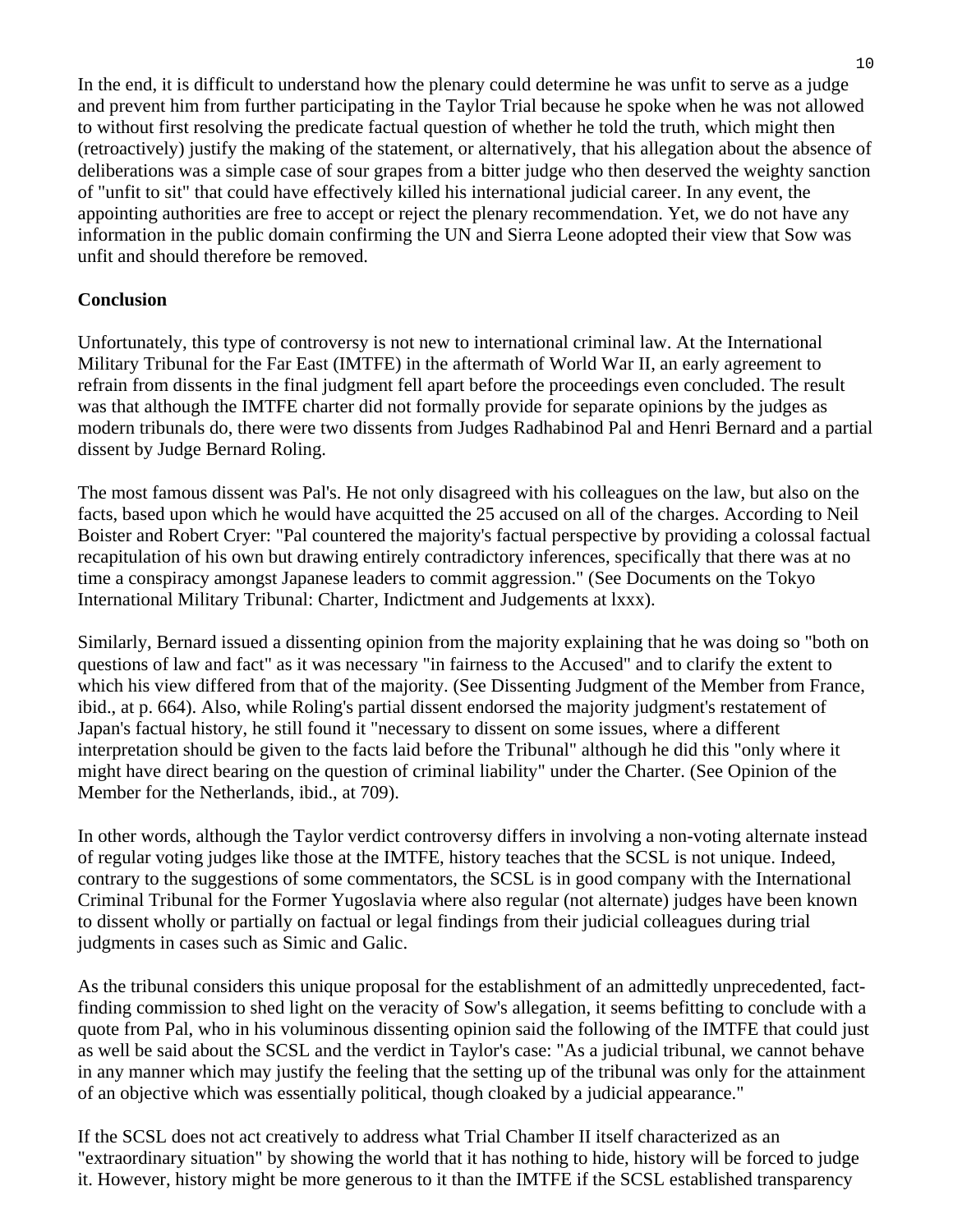regarding what exactly happened in the chambers deliberations over the guilt or innocence of former Liberian President Charles Taylor.

Charles C. Jalloh is Assistant Professor, University of Pittsburgh School of Law, Pennsylvania, U.S.A.; formerly the Legal Advisor to the Office of the Principal Defender, Special Court for Sierra Leone and duty counsel to former Liberian President Charles Taylor. He blogs at International Criminal Law in Ferment, and is grateful to Dapo Akande for helpful comments on an earlier draft.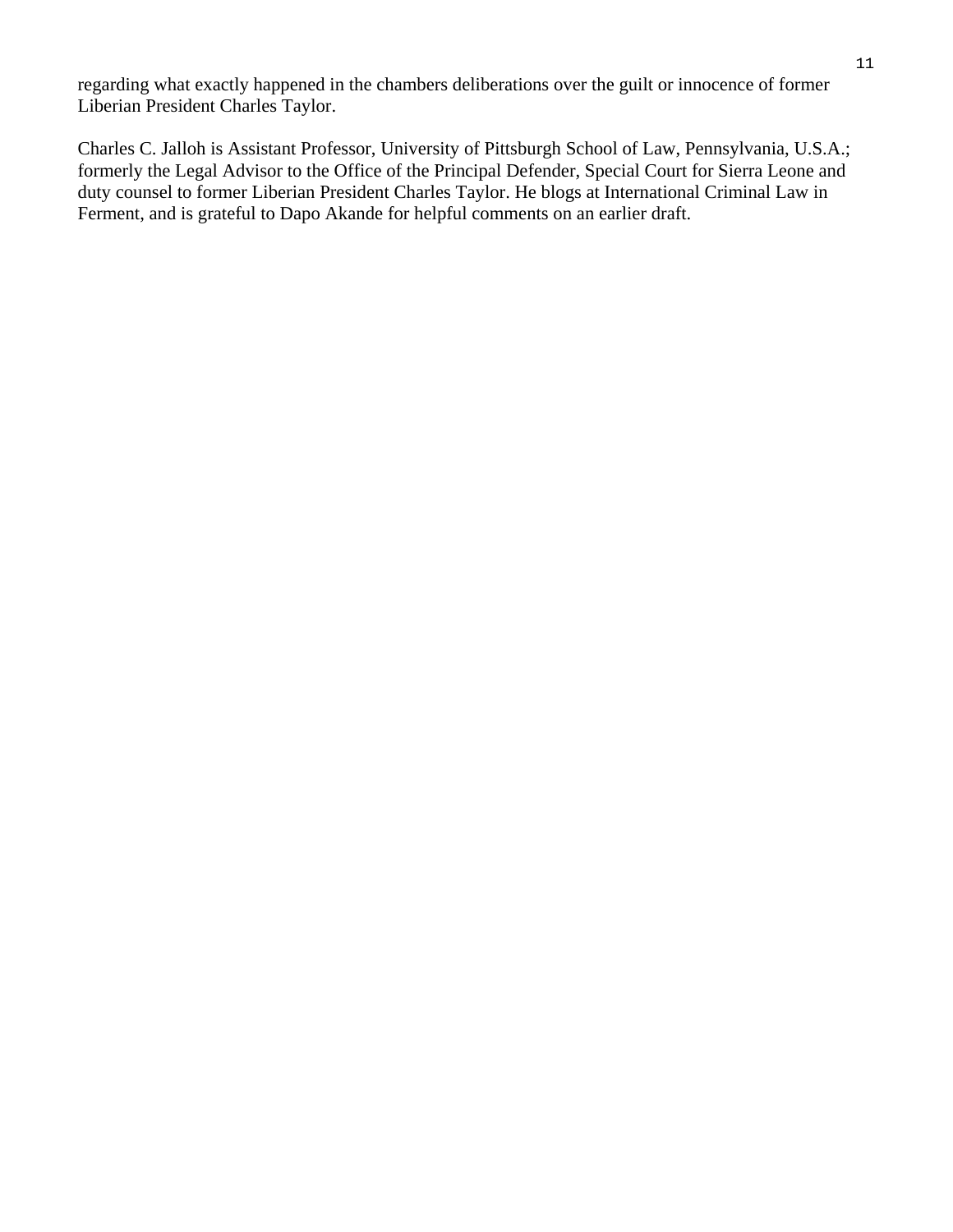### Institute for War and Peace Reporting

Wednesday, 10 October 2012

#### **Making Reparations Work in Congo**

ICC supports inclusive approach to reparations, but how wide can its reach be?

A landmark decision by the International Criminal Court, ICC, will see damages paid to the victims of convicted Congolese warlord Thomas Lubanga Dyilo. Given the complexity of deciding who is eligible, judges have given considerable latitude to the body responsible to define how the reparations programme should work.

The August 7 ruling followed on from the conviction of Lubanga in March 2012 for conscripting, enlisting and using child soldiers under the age of 15 to participate in hostilities in the east of the Democratic Republic of Congo. He was sentenced in July.

As this was the ICC's first conviction, it is also the first time the court is exercising its powers to order payment of reparations to people who suffered as a result of criminal actions.

A special body called the Trust Fund for Victims, TFV, works alongside the court in order to implement any reparations programme that is put in place.

Individuals convicted by the ICC can be required to contribute to reparations if they have sufficient funds, but during sentencing in July, judges found that Lubanga was not in a position to do so.

In their August decision, judges set out general principles on how the process should be implemented, but left it up to the TFV to carry out an assessment of the harm suffered in eastern DRC and to decide what form reparations should take.

On October 3, Lubanga's lawyers launched an appeal against his conviction and sentence. They also plan to contest some of the points in the reparations judgement.

#### DEFINING THE SCOPE OF REPARATIONS

The TFV will not launch a reparations programme until all appeal processes have been completed, but it is already considering how it should proceed.

Issues around the scope and purpose of reparations - who can claim them, and whether payments should go mainly to individuals or to communities - have vexed experts on international justice.

According to the ICC's founding treaty, the Rome Statute, only those victims who suffered from the crimes of which Lubanga was convicted will be eligible for compensation. In the strictest interpretation, this would be only those child soldiers who were forcibly conscripted into his Union of Congolese Patriots and used as combatants during fighting in 2002-2003.

However, judges have decided that the process should encompass "direct and indirect victims", a category that includes "family members of direct victims, along with individuals who intervened to help the victims or to prevent the commission of these crimes".

Earlier this year, IWPR interviewed some who argued that such a broad-based, even-handed approach would be much more effective in healing the scars left by conflict and extensive human rights abuses.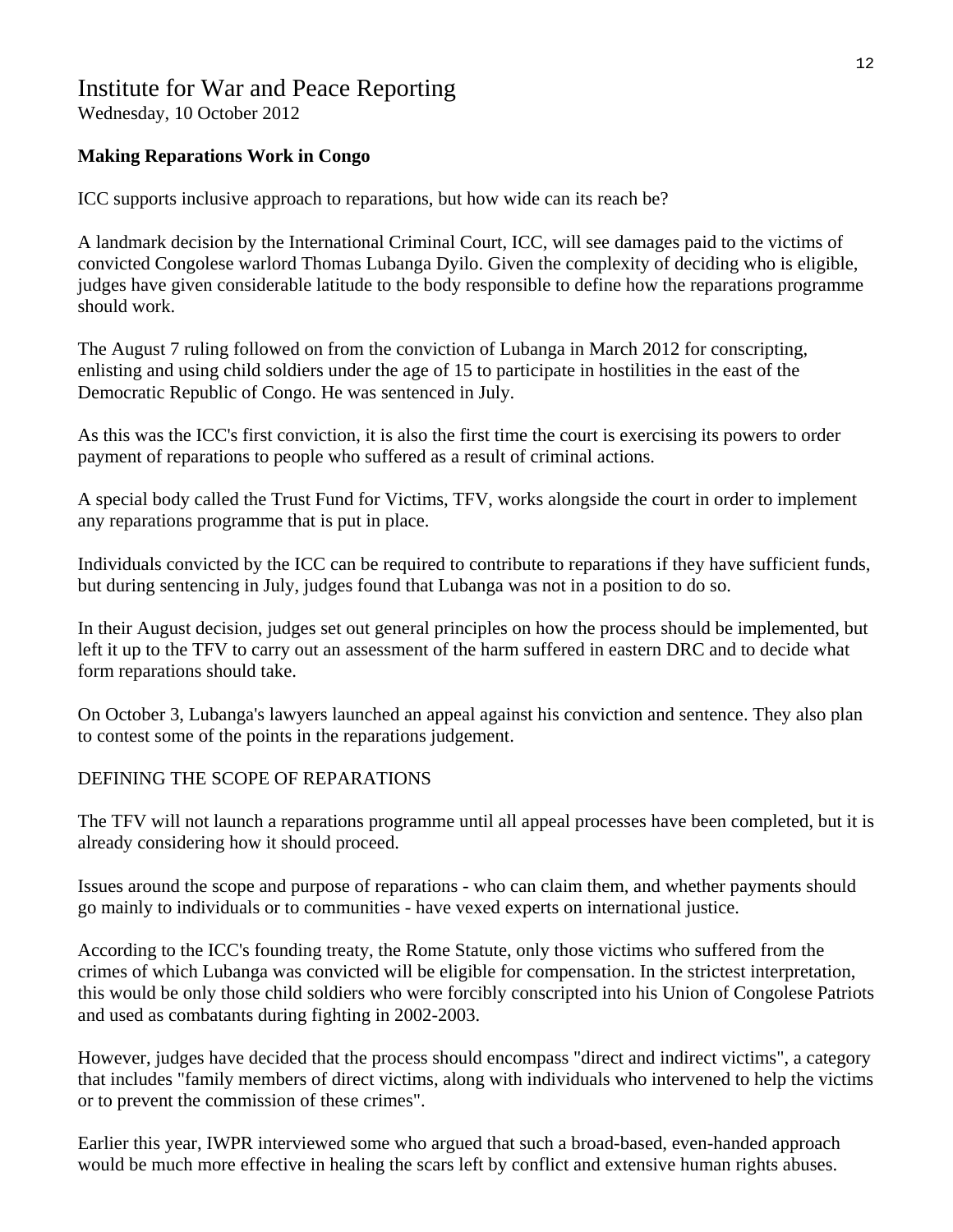Phil Clark, a research fellow at Oxford University and expert on international justice, says the TFV will have to play "a very careful diplomatic game" to make sure that reparations do not become divisive by appearing to benefit one set of victims over another. He believes the lack of money available for reparations is likely to be a limiting factor, and will mean that not all victims can be reached by the TFV's programmes.

#### ENGAGING DRC GOVERNMENT

Some observers argue that the Congolese government has a role to play in making sure the TFV's reparations programme runs smoothly.

Although it is unclear to what extent the authorities can and should assist in the process, given that Lubanga was a rebel fighter, ICC judges stress the importance for the TFV to establish "close cooperation" with the national government. De Baan confirms that the TFV will be engaging with the government in a bid to persuade it of the value of a reparations programme.

"Cooperation by the DRC government should be extremely important, for instance in terms of access to information and to ensure that the implementation of reparations awards will take place under the best possible safety conditions," he said.

For the moment, the political leadership in Kinshasa appears reluctant to move on the issue, arguing that it cannot undertake obligations stemming from the crimes of one convicted individual.

"The most important contribution from the DRC is to have arrested Lubanga and sent him to the ICC," said government spokesman Lambert Mendé. "Now, if reparations are indispensable, I think it is for the person who is guilty of the crimes to take responsibility... Our ministry of humanitarian affairs has always been there for all the victims, [but] Lubanga was at war against the republic; he was not employed by the DRC. I don't see why we should be concerned with reparations."

De Baan would not be drawn on whether he would expect Kinshasa to contribute financially to a process for which judges have said "there are very limited financial resources available".

Ruben Carranza, director of the reparative justice programme at the International Centre for Transitional Justice, ICTJ, points out that the government could contribute in ways that do not involve payouts.

"The government could cooperate in order to preserve the records and names of victims, including those that have been identified but are not part of the Lubanga case," Carranza said. "They could also turn sites where violations took place into memorials, in order to acknowledge the suffering of victims."

Guidelines agreed by the United Nations in 2005 stress that all victims of human rights abuses must be able to access some form of reparations. Carranza argues that this places an obligation to act on the DRC government.

"The universal right to reparations is based on victimisation, and not individual criminal responsibility," he said. "This is why it's important to go beyond the Rome Statute [ICC's founding treaty] and look at what role other actors, including the state, can play in recognising the harm that victims have suffered."

Experts on post-conflict justice say that if the government shows itself unwilling to get behind the TFV's work, it could undermine the key purpose of reparations - to provide recognition of the harm that victims have suffered. The experience of similar programmes elsewhere may serve as a warning.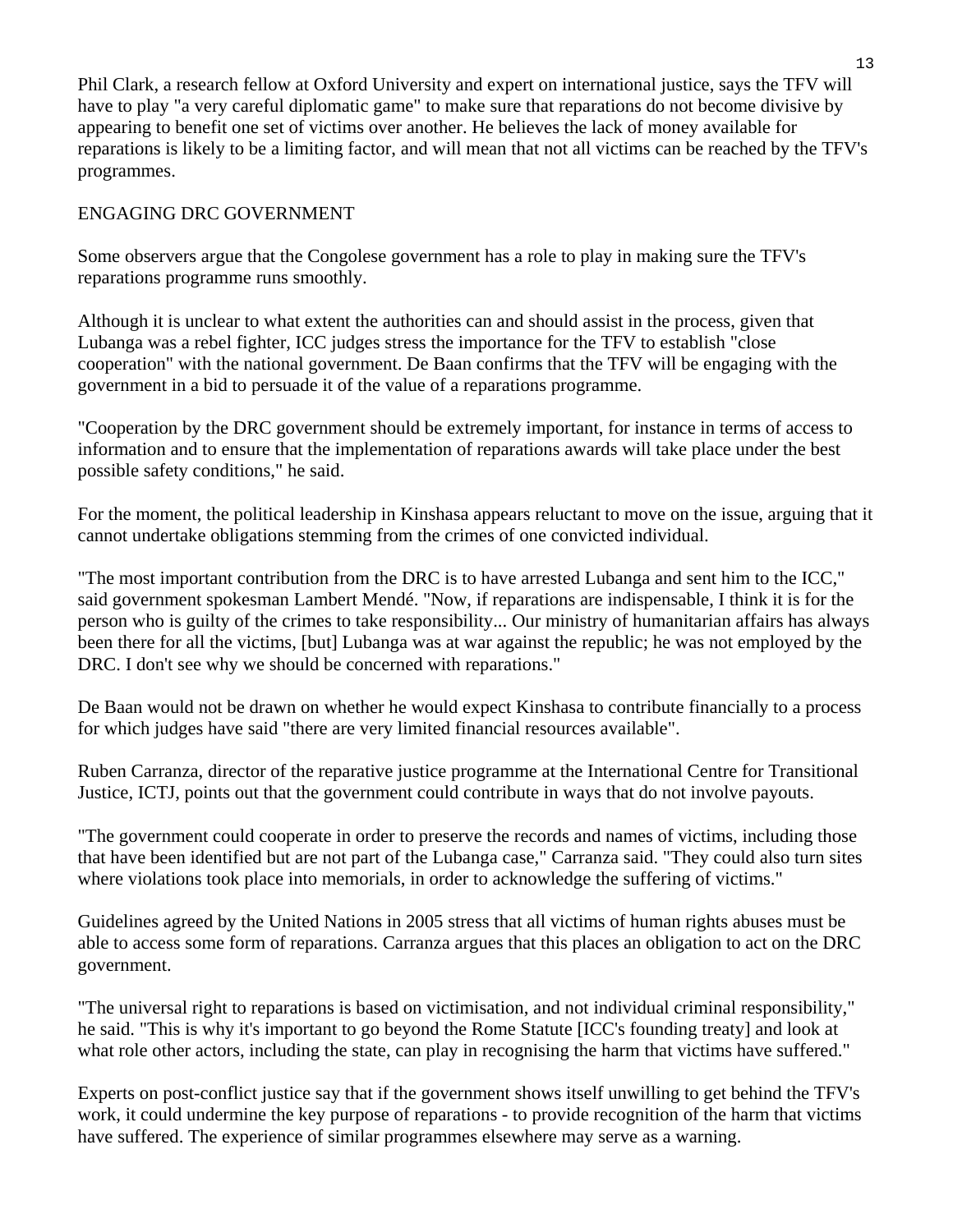A reparations programme was launched in Sierra Leone in 2009 to help victims recover from a decade of bloody civil war. The conflict officially ended in 2002, leaving thousands dead and countless others maimed, often with limbs deliberately amputated.

At present, most of the money for reparations is channelled through the United Nations' peacekeeping mission in Sierra Leone. But Ibrahim Tommy, executive director of the Centre for Accountability and Rule of Law, points out that this might not last forever.

"There is a clear lack of willingness on the part of the political leadership to roll out an effective, meaningful and sustainable reparations programme," he said. "If you're going to rely on the UN and other international bodies, then at some point, the focus will change and move to other countries. The government must be made to start taking responsibility and honour its obligation to provide reparations for those victims most affected by the war."

John Caulker, the head of Fambul Tok, a peacebuilding initiative in Sierra Leone, thinks a large part of the problem is a lack of understanding within government about the purpose of reparations.

"The government doesn't see the need for reparations, given that there is an ongoing programme of development in the country," he said. "We have had to argue quite insistently that reparations are trying to do something different. Reparations aren't just about monetary compensation - they are about the restoration of victims' dignity and the acknowledgment that they were wronged."

In Cambodia, victims have struggled to get reparations from the tribunal set up to try Khmer Rouge leaders for the mass atrocities of the 1970s. Like the Sierra Leone court, this tribunal is a joint venture between the UN and the national government.

The Cambodian court has received more than 4,000 applications for compensation from victims, of which just over half have been declared admissible.

According to lawyer Kim Suon Hong, one of the reasons why the Cambodian government is reluctant to take part is its belief that convicted individuals rather than the state should pay. Yet many of those convicted or on trial do not have sufficient assets to pay reparations.

"The way that human rights work is that when someone loses everything or has no way to support their life, the government must be responsible for their wellbeing. This is exactly the same as if it had been the government that directly caused the problems for the victims," Hong said. "But the government doesn't see things like this. The government always says it is the responsibility of the accused. But if the accused has no money, what can they do?"

The ICC is the first international court to adopt a reparations policy applicable to every individual it convicts. But as it seeks to deliver reparations in its case, observers fear difficulties similar to those seen elsewhere.

"The Rome Statute enables the TFV to address some of the needs of [Lubanga's] victims, but we need to look at how we go beyond that," Carranza said. "It's the state that should have the primary responsibility to recognise the victims of violations committed by state agents or violations committed by non-state actors that the state could have prevented."

#### BEYOND REPARATIONS

There is an important distinction to be made between judicial reparations and development aid. Reparations are intended to provide recognition for the harm that victims have suffered, whilst development aid is a continuous process to help communities climb out of poverty.